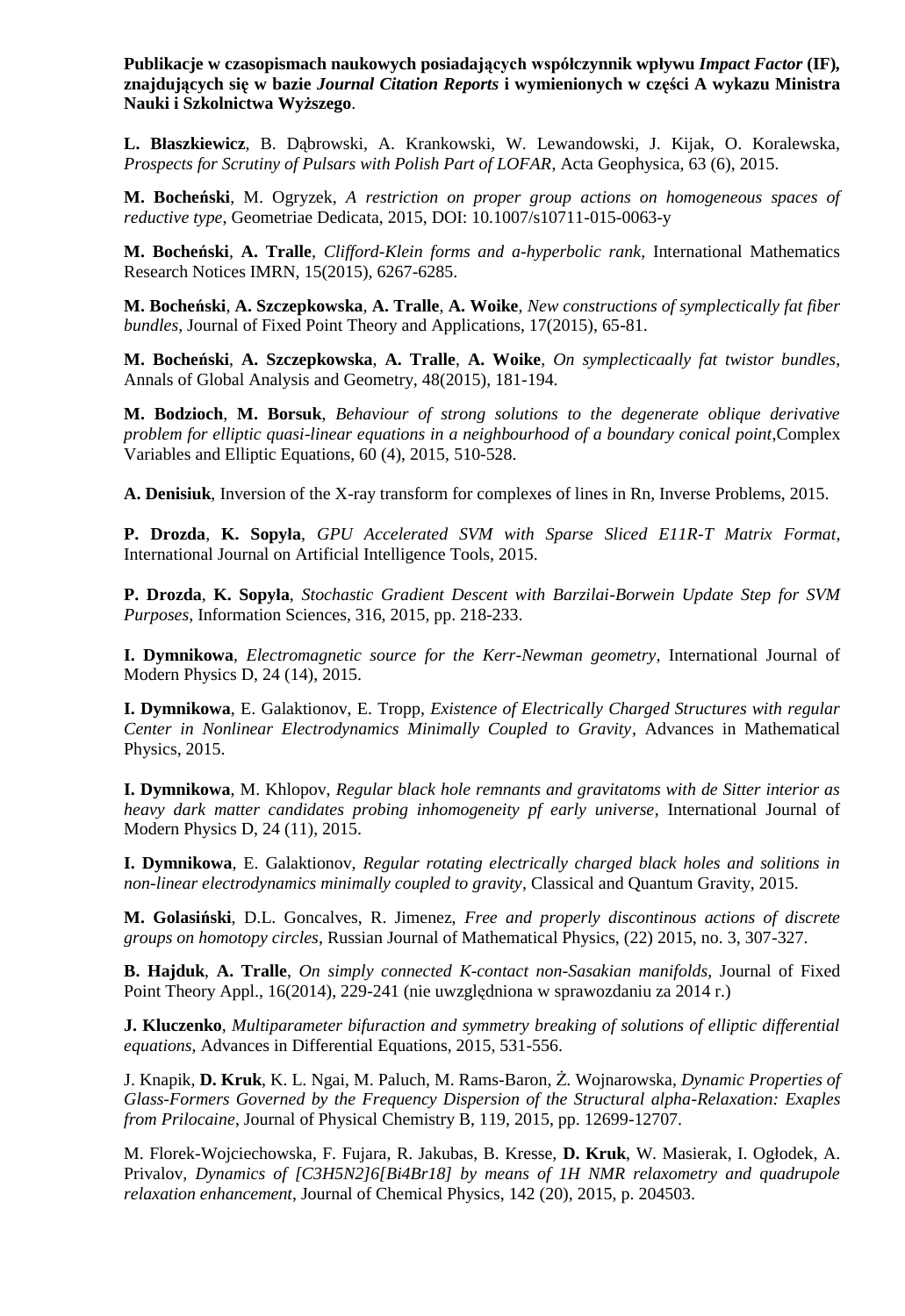J. Kowalewski, **D. Kruk**, A. Kubica-Misztal, M. Odelius, K. Shehryar, *Systematic theoretical investigation of the zero-field splitting in Gd(III) complexes: Wave function and density functional approaches*, Journal of Chemical Physics, 142, 2015.

M. Ahmadirad, M. Bramowicz, A. Ghaderi, **S. Kulesza**, A. Shafikhani, S. Solaymani, S. Talu, *Gold nanoparticles embedded in carbon film: Micromorphology analysis*, Journal of Industrial and Engineering Chemistry, 2015.

M. Bełej, **S. Kulesza**, *Local Real Estate Markets in Poland as a Network of Damped Harmonic Oscillators*, Acta Physica Polonica A, 127 (3-A), 2015, pp. 99-102.

M. Bramowicz, A. Ghaderi, **S. Kulesza**, F. Mashayekhi, A. Shafiekhani, S. Solaymani, S. Talu, *Microstructure and Tribological Properties of FeNPs@a-C:H Films by Micromorphology Analysis and Fractal Geometry*, Industrial & Engineering Chemistry Research, 54, 2015, pp. 8212-8218.

B. De Bruyn, **M. Kwiatkowski**, *A 14-dimensional Module for the Symplectic Group: Orbits on Vectors*, Communications in Algebra, 43 (12), 2015, pp. 5372-5398.

E. Cho Nak, **A. Lecko**, *Differential subordination of harmonic mean*, Computational Methods and Function Theory, 15(2015), vol. 3, 427-437.

E. Cho Nak, **A. Lecko**, **B. Kowalczyk**, *Fekete-Szeg¨o problem for close-to-convex functions with respect to a certain convex function dependent on a real parameter*, Frontiers of Mathematics in China, DOI: **10.1007/s11464-015-0510-y** 

**A. Lecko**, **B. Kowalczyk**, *Fekete–Szegö Problem for a Certain Subclass of Close-to-convex Functions*, Bulletin of the Malaysian Mathematical Sciences Society, 38(2015), vol. 4, 1393-1410.

M. Korpusik, **W. Łukaszewicz**, E. Madalińska-Bugaj, *Consistency-based Revision of Structured Belief Bases*, Fundamenta Informaticae, 135 (2015), vol. 4, 381-404.

E. Bartnicka, **A. Matraś**, *Free Cyclic Submodules in the Context of the Projective Line*, Results in Mathematics, 2015, DOI: 10.1007/s00025-015-0492-9

**A. Matraś**, **A. Siemaszko***, The Shortest Path Problem for the Distant Graph of the Projective Line Over the Ring of Integers,* Bulletin of the Malaysian Mathematical Sciences Society*, 2015,* DOI: 10.1007/s40840-015-0273-3

A. Grigoryan, Y. Lin, **Y. Muranov**, Shing-Tung Yau, *Cohomology of digraphs and (undirected) graphs*, Asian Journal of Mathematics, 19 (5), 2015, 887-932.

A. Grigoryan, **Y. Muranov**, Shing-Tung Yau, *On a cohomology of digraphs and Hochschild cohomology*, Journal of Homotopy and Related Structures, 2015, DOI: 10.1007/s40062-015-0193-1

**M. Pankov,** *Geometrical characterization of semilinear isomorphisms of vector spaces and semilinear homeomorphisms of normed spacer*, Linear & Multilinear Algebra, 63(2015), vol. 4, 695- 701.

M. K. Bahar, **A. Poszwa**, *Relativistic corrections for screening effects on the energies of hydrogenlike atoms embedded in plasmas*, Physics of Plasmas, 22 (1), 2015, 012104-1-012104-8.

V. Munoz, **A. Tralle**, *Simply connected K-contact and Sasakian manifolds of dimension 7,*  Mathematische Zeitschrift 281 (2015), 457-470.

## **Publikacje w czasopismach naukowych nieposiadających współczynnika wpływu** *Impact Factor*  **(IF) i wymienionych w części B wykazu Ministra Nauki i Szkolnictwa Wyższego.**

**M. Aleksiejczyk**, *Magic matrices with their powers, numerical ranges and some open problems*, Bulletin de la Société des sciences et des lettres de Łódź, Série: Recherches sur les déformations, 65 (2015), vol. 1, 37-48.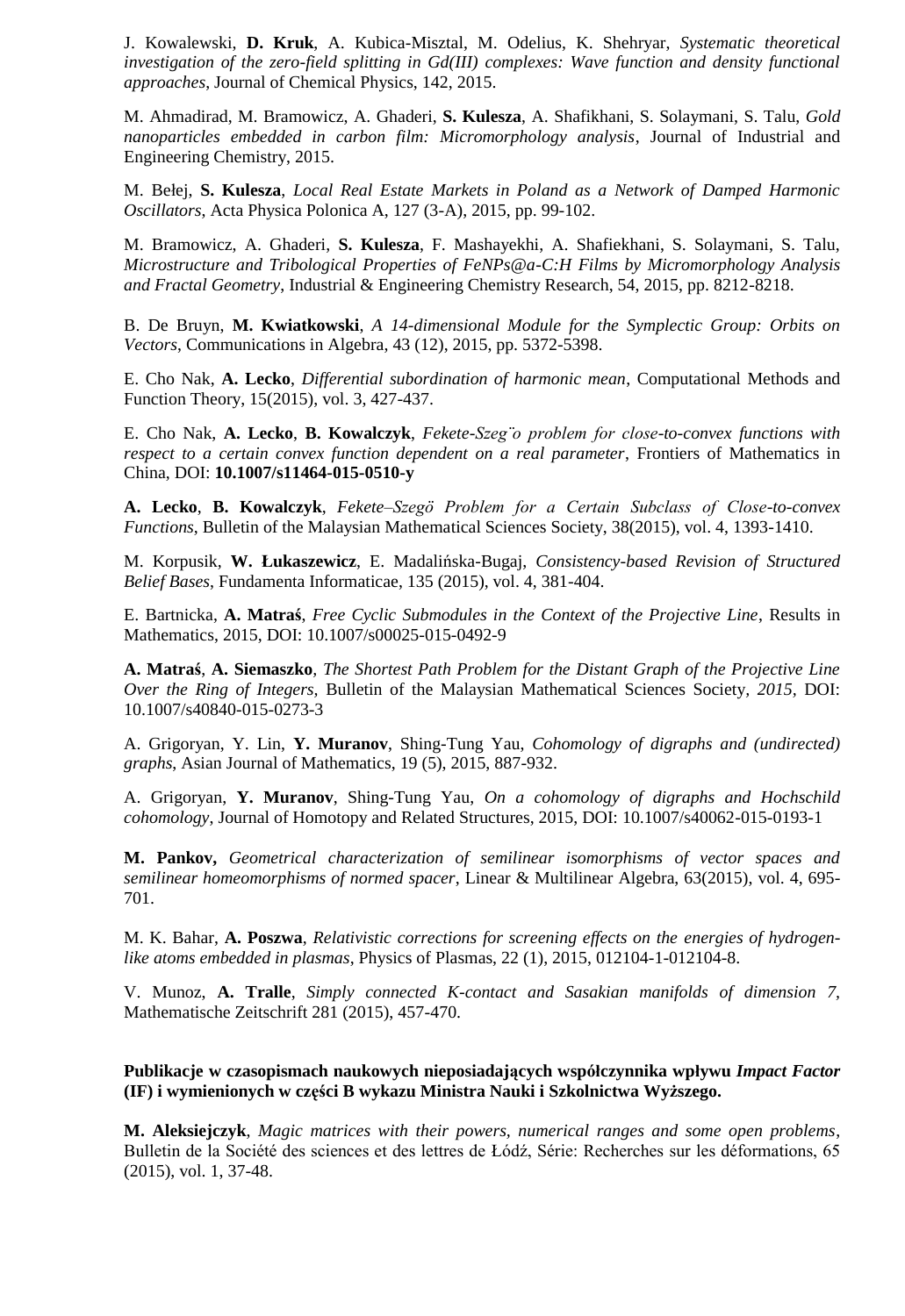**G. Ciecierska**, *An application of Plemelj-Smithies formulas to computing generalized inverses of Fredholm operators*, Journal of Applied Mathematics and Computational Mechanics, 14 (1), 2015, 13-26.

K. Cudna, **A. Lecko**, *Some Schwarz inequality on the boundary for analytic functions with prescribed zeros*, Bulletin de la Société des sciences et des lettres de Łódź, Série: Recherches sur les déformations, 65 (2015), vol. 2, 72-84.

M. Adamczak, **S. Kulesza**, M. Łuczyński, B. Trepanowska, *Application of by-products and waste in the synthesis of nanosilver particles*, Environmental Biotechnology, 11 (1), 2015, 14-19.

M. Bełej, **S. Kulesza**, *Descriptive analysis on nonstationarity of the time series on real estate market*, Journal of International Studies, 8 (2), 2015, 34-42.

M. Bełej, **S. Kulesza**, *The Dynamics of Time Series of Real Estate Prices*, Real Estate Menagement and Valuation, 23 (4), 2015, 35-43.

**M. Prolejko**, C. Stępień, *Branched interated function system (IFS) models with positioners for biological visualizations*, Bio-Algorithms and Med-Systems, 11 (2015), vol. 4, 237-241.

J. Sala, **H. Tańska**, *Motywacyjne aspekty zarządzania projektami na rzecz rozwoju lokalnego i regionalnego*, Ekonomika i Organizacja Przedsiębiorstwa, 8 (2015), vol. 787, 25-36.

J. Sala, **H. Tańska**, *Ograniczenia zasobów informacji publicznej jako przyczyna zawodności państwa*, Zeszyty Naukowe. Studia Informatica / Uniwersytet Szczeciński, 37 (2015), 129-142.

J. Sala, **H. Tańska**, *Przedsiębiorstwo przemysłowe w kontekście kompetencji cyfrowych*, Marketing i Rynek, 5(2015), 999-1010.

**H. Tańska**, A. Władzińska, *The usage of it projects evaluation methods covering the specification of software producer' activities, a case study*, Technical Sciences / University of Warmia and Mazury in Olsztyn, 18 (2015), vol. 3, 213-225.

**Publikacje w czasopismach naukowych znajdujących się w bazie** *European Reference Index for the Humanities* **(ERIH) i wymienionych w części C wykazu Ministra Nauki i Szkolnictwa Wyższego.** 

**B. Dziemidowicz-Gryz**, *On the Learnability of Classes of Minimal Grammars with Respect to Some Linear Preordering Relations*, Studies in Logic, Grammar and Rhetoric, 42 (55), 2015, 37-48.

**L. Polkowski**, *Mereology and Uncertainty*, Logic and Logical Philosophy, 24 (4), 2015, 449-468.

**Publikacje w innym naukowym czasopiśmie zagranicznym, w języku podstawowym w danej dyscyplinie naukowej lub językach: angielskim, niemieckim, francuskim, hiszpańskim, rosyjskim lub włoskim.** 

**P. Artiemjew**, *The Boosting and Bootstrap Ensemble for classiers based on weak rough inclusions*, Lecture Notes in Computer Science, 9437, 2015.

**P. Artiemjew**, *The localization of Mindstorms NXT in the magnetic unstable environment based on histogram filtering*, Lecture Notes in Computer Science, 2015.

**P. Artiemjew**, **J. Szypulski**, *The Rough Granular Approach to Classifier Synthesis by Means of SVM*, Lecture Notes in Computer Science, 9437, 2015, 256-263.

J. Alkhutov, **M. Borsuk**, *The behavior of solutions to the Dirichlet problem for second order elliptic equations with variable nonlinearity exponent in a neighborhood of a conical boundary point*, Journal of Mathematical Scinces, 210 (4), 2015, 341-370.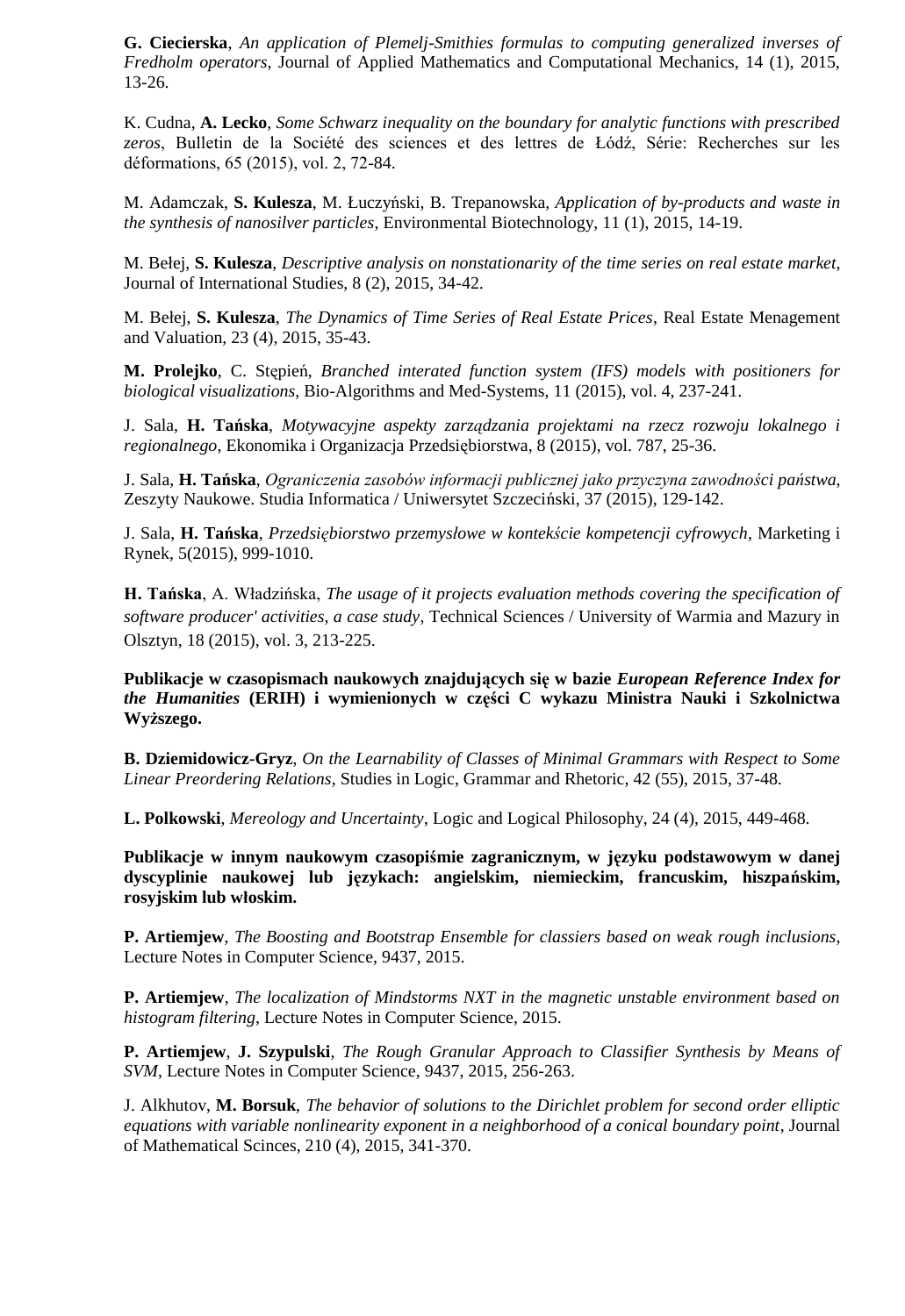**G. Ciecierska**, *Formulas of Fredholm type for Fredholm linear equations in Frechet spaces*, Mathematica Aeterna, 5 (5), 2015, 945-960.

**L. Polkowski**, M. Semeniuk-Polkowska, *An analysis of vagueness and ambiguity in a mereological framework*, Annals of the University of Bucharest (mathematical series), 62 (3), 2015, 105-118.

P. Dubiłowicz, C. Łabarzewcki, Z. Syroka, **T. Zając**, *Time-sequential Speaker Recognition System*, Advances in Signal Processing, 2 (2015), vol. 4, 79-81.

## **Rozdziały w monografiach wieloautorskich.**

**M. Bodzioch, M. Borsuk**, *The degenerate second-order elliptic oblique derivative problem in a domain with conical boundary point*, (w:) Current Trends in Analysis and Its Applications, Trends in Mathematics, pod red. V. Mityusheva i M. V. Ruzhansky, 2015, pp. 11-18.

**M. Bodzioch, A. Siemaszko**, *The influence of anti-tuberculous prophylaxis among homeless people on decrease of incidence of tuberculosis*, (w:) Proceedings of the Twenty-First National Conference on Applications of Mathematics in Biology and Medicine, Regietów 22-26 September 2015, pod red. U. Foryś, J. Grzybowskiej, M. Ziółko, 2015, pp. 32-37.

**A. Bojarska Sokołowska**, *Dydaktyczno-wychowawcze aspekty uniwersytetów dziecięcych*, (w:) Pobrzeżne problemy współczesnej pedagogiki, pod red. J. Górniewicza, A. Małyska, Centrum Badań Społecznych UWM w Olsztynie, 2015, pp. 104-118.

**A. Bojarska-Sokołowska**, *Opinie studentów matematyki specjalności nauczycielskiej na temat przyszłego zawodu*, (w:) Walidacja a system szkolnictwa wyższego. Stare problemy w nowych aranżacjach słownych i aksjologii., pod red. J. Górniewicza, Centrum Badań Społecznych UWM w Olsztynie, 2015, pp. 65-89.

B. Garkova, **M. Kolev**, A. Markovska, *Numerical Investigation of Adaptive Immune Response to Viral Infection*, (w:) Finite Difference Methods, Theory and Applications, 2015, pp. 249-256.

M. Kośko, **M. Kwiecień**, **J. Stempińska**, *Identyfikacja punktów zwrotnych cykli koniunkturalnych wybranych krajów z wykorzystaniem modeli Markowa*, (w:) Kierunki rozwoju społeczeństwa informacyjnego w warunkach globalizacji, pod red. M. Grzywińskiej-Rąpca, A. Kobylińskiego, M. Kobylińskiej, W. Szymanowskiego, Oficyna Wydawnicza Szkoła Główna Handlowa, Warszawa 2015, pp. 511-523.

C. Napoli, **B. A. Nowak**, R. K. Nowicki, M. Woźniak, *Multi-class Nearest Neighbour Classifier for Incomplete Data Handling*, (w:) Artificial Intelligence and Soft Computing, 14th Internation Conference, ICAISC 2015, Zakopane, Poland, June 14-18 2015, Proceedings, Part I, pod red. M. Korytkowskiego, L. Rutkowskiego, R. Scherera, R. Tadeusiewicza, L. Zadeh, J. Zurada, 2015, pp. 469-480.

J. Sala, **H. Tańska**, *Model of ICT knowledge transfer and its implementation in industry*, (w:) Information Management in Practice, 2015, pp. 311-318.

J. Sala, **H. Tańska**, *Sieci społeczne i sieci gospodarcze antidotum na redukowane państwo*, (w:) Kierunki rozwoju społeczeństwa informacyjnego w warunkach globalizacji, pod red. M. Grzywińskiej-Rąpca, A. Kobylińskiego, M. Kobylińskiej, W. Szymanowskiego, Oficyna Wydawnicza Szkoła Główna Handlowa, Warszawa 2015, pp. 67-78.

## **Monografie.**

**P. Artiemjew**, L. Polkowski, *Granular Computing in Decision Approximation. An Application of Rough Mereology*, Springer International Publishing Switzerland, 2015.